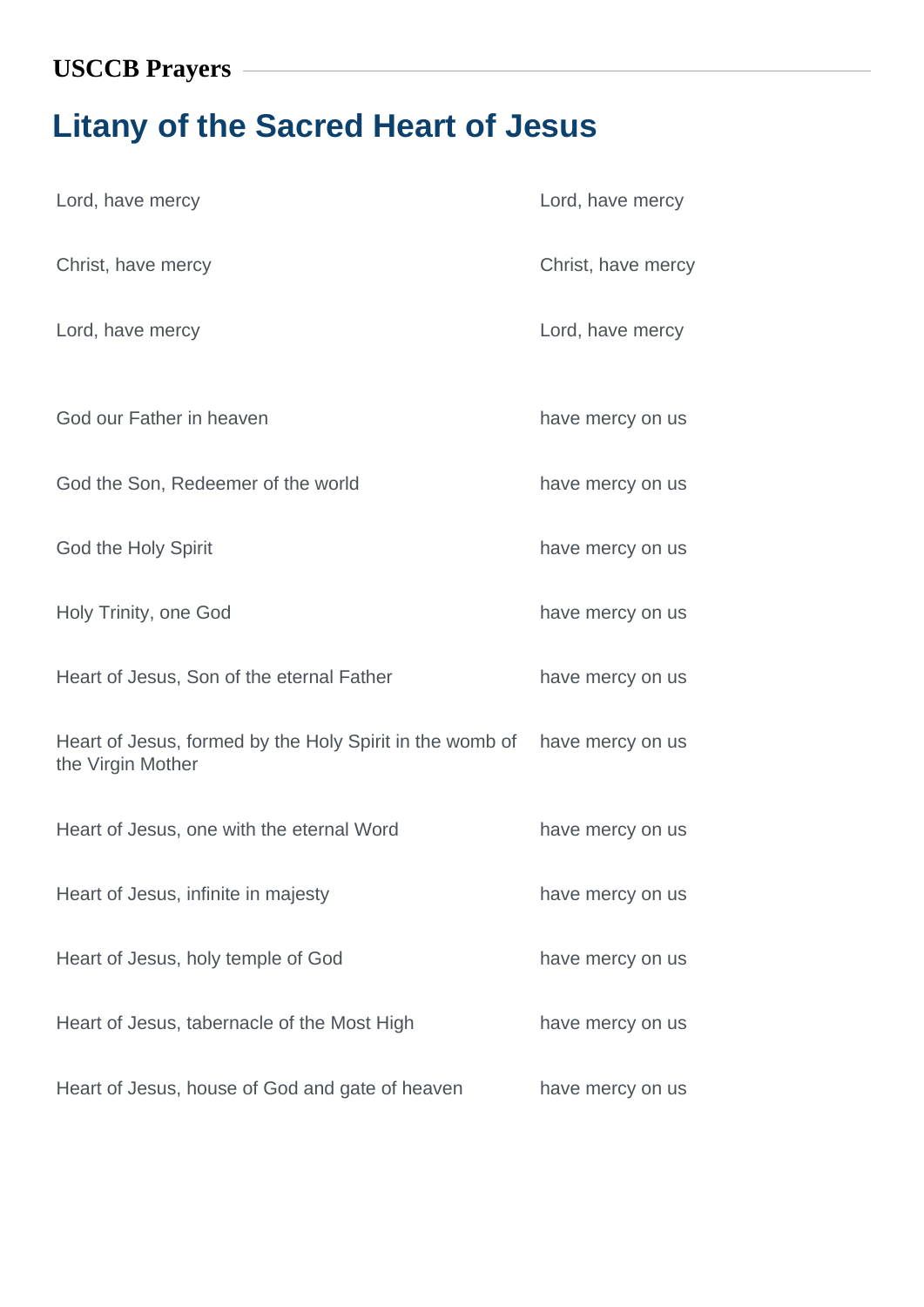| Heart of Jesus, aflame with love for us                                   | have mercy on us |
|---------------------------------------------------------------------------|------------------|
| Heart of Jesus, source of justice and love                                | have mercy on us |
| Heart of Jesus, full of goodness and love                                 | have mercy on us |
| Heart of Jesus, well-spring of all virtue                                 | have mercy on us |
| Heart of Jesus, worthy of all praise                                      | have mercy on us |
| Heart of Jesus, king and center of all hearts                             | have mercy on us |
| Heart of Jesus, treasure-house of wisdom and knowledge have mercy on us   |                  |
| Heart of Jesus, in whom there dwells the fullness of God                  | have mercy on us |
| Heart of Jesus, in whom the Father is well pleased                        | have mercy on us |
| Heart of Jesus, from whose fullness we have all received have mercy on us |                  |
| Heart of Jesus, desire of the eternal hills                               | have mercy on us |
| Heart of Jesus, patient and full of mercy                                 | have mercy on us |
| Heart of Jesus, generous to all who turn to you                           | have mercy on us |
| Heart of Jesus, fountain of life and holiness                             | have mercy on us |
| Heart of Jesus, atonement for our sins                                    | have mercy on us |
| Heart of Jesus, overwhelmed with insults                                  | have mercy on us |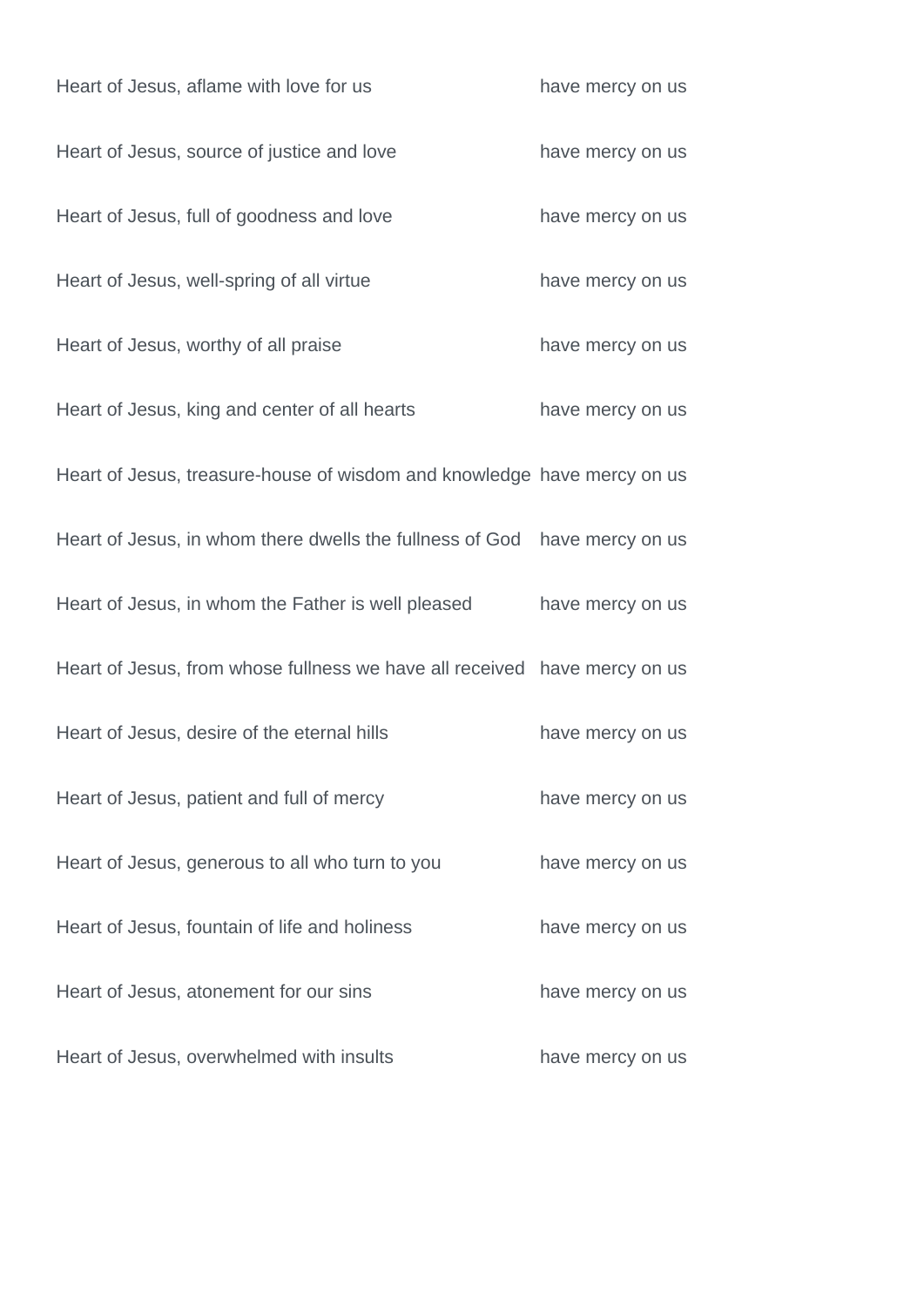| Heart of Jesus, broken for our sins               | have mercy on us                                 |
|---------------------------------------------------|--------------------------------------------------|
| Heart of Jesus, obedient even to death            | have mercy on us                                 |
| Heart of Jesus, pierced by a lance                | have mercy on us                                 |
| Heart of Jesus, source of all consolation         | have mercy on us                                 |
| Heart of Jesus, our life and resurrection         | have mercy on us                                 |
| Heart of Jesus, our peace and reconciliation      | have mercy on us                                 |
| Heart of Jesus, victim of our sins                | have mercy on us                                 |
| Heart of Jesus, salvation of all who trust in you | have mercy on us                                 |
| Heart of Jesus, hope of all who die in you        | have mercy on us                                 |
| Heart of Jesus, delight of all the saints         | have mercy on us                                 |
| Lamb of God, you take away the sins of the world  | have mercy on us                                 |
| Lamb of God, you take away the sins of the world  | have mercy on us                                 |
| Lamb of God, you take away the sins of the world  | have mercy on us                                 |
| Jesus, gentle and humble of heart.                | Touch our hearts and make them like<br>your own. |

Let us pray.

Grant, we pray, almighty God, that we, who glory in the Heart of your beloved Son